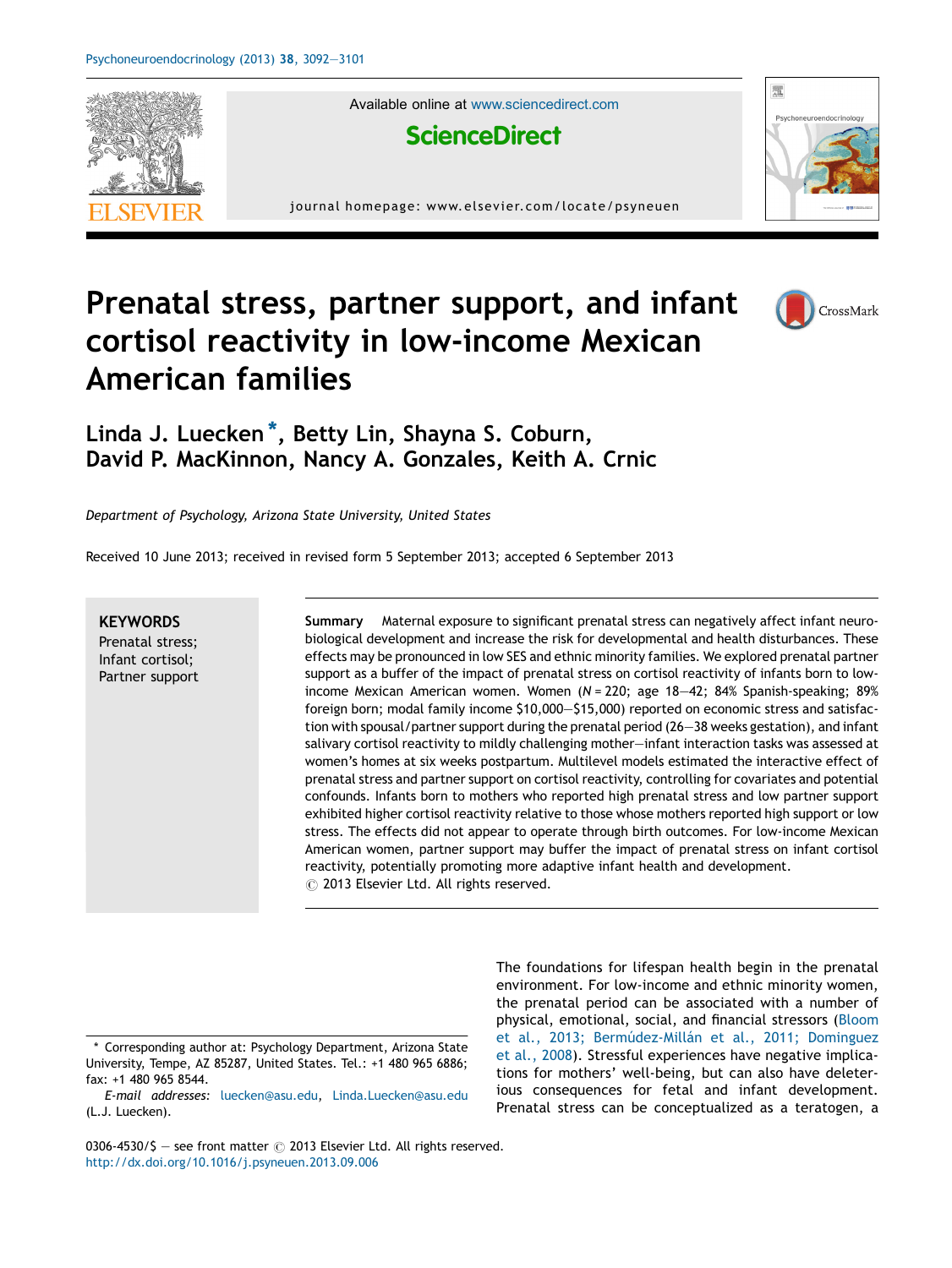factor that can directly affect the developing fetus and is capable of interfering with normal development ([DiPietro,](#page--1-0) [2012](#page--1-0)). Effects of prenatal stress have been documented on a wide range of infant outcomes including low birth weight, pre-term birth, dysregulated neurobiological activity, and behavioral, emotional, and neurodevelopmental disturbances ([Lazinski](#page--1-0) et al., 2008). The impact of prenatal stress can persist into childhood, adolescence, and adulthood [\(Talge](#page--1-0) et al., 2007).

The development of infant physiological stress response systems represents a potential mechanism linking prenatal exposures to infant health and developmental outcomes. The hypothalamic—pituitary—adrenocortical (HPA) axis, a primary mediator of the stress response, regulates the production and release of the glucocorticoid hormone cortisol. Scholars investigating associations between maternal stress and infant birth, health, and developmental outcomes have described a ''fetal programming'' hypothesis, wherein high stress during pregnancy results in an adverse intrauterine environment that can negatively impact infant growth and contribute to a variety of negative health effects across the lifespan. In part, prenatal stress may affect fetal development via stress-related activation of the maternal HPA axis, resulting in transmission of cortisol across the placenta ([Reynolds,](#page--1-0) 2013). High maternal stress and resulting excess fetal cortisol exposure is believed to disrupt the normal adaptive function of coregulatory maternal stress systems (nervous, endocrine, and immune) that support healthy fetal development [\(Coussons-Read,](#page--1-0) 2012). Interference in the normal development of the HPA axis may disrupt subsequent capacities for physiological and behavioral regulation ([Wein](#page--1-0)[stock,](#page--1-0) 2005). [O'Connor](#page--1-0) et al. (2013) reported that higher cortisol exposure in utero was associated with dysregulated cortisol reactivity in infancy.

Deleterious effects on birth outcomes represent a potential mechanism through which prenatal stress may be linked to HPA regulation and later infant health and developmental outcomes, although evidence for such a pathway is limited. [Reynolds](#page--1-0) (2013) outlined a theoretical model in which low birth weight mediates the effects of maternal distress on child HPA dysregulation, which in turn increases the risk of obesity and metabolic disorders later in life. A fairly consistent literature identifies prenatal stress, depression, and anxiety as risk factors for preterm birth and low birth weight (Dunkel [Schetter,](#page--1-0) 2011). However, the role of birth outcomes in the relation of prenatal stress to infant HPA axis activity is less clear. Field et al. [\(2004\)](#page--1-0) reported that low birth weight and prematurity did not explain the poorer neonatal outcomes (i.e., less habituation, less orientation, poorer motor skills, and decreased autonomic stability) observed in infants exposed to maternal prenatal depression.

The impact of prenatal stress may be accentuated in lowincome Mexican or Mexican American families. Hispanic women commonly face stressors such as discrimination, occupational barriers, language barriers, and deportation fears [\(Cervantes](#page--1-0) et al., 1991). Compared to Caucasian families, Hispanic families are more than twice as likely to live below the poverty level (\$21,954 for a family of 4; 22.7% of Hispanic families compared to 9.3% of Caucasian respondents; US Census [Bureau,](#page--1-0) 2012), and considerable research documents deleterious effects of poverty on birth outcomes, child stress physiology, and child health and developmental outcomes (Blair et al., 2011; [Evans,](#page--1-0) 2003). However, despite high traditional risk factors, Hispanic immigrant women tend to have more positive birth outcomes compared to African American and other ethnic minority groups in the US (i.e., lower incidence of low birth weight infants, fewer preterm births), and comparable or lower risk for low birth weight compared to non-Hispanic white groups ([Flores](#page--1-0) et al., 2012; [McGlade](#page--1-0) et al., 2004). Better than expected birth outcomes may reflect a Healthy Migrant effect, which posits that health benefits are due to better mental and physical health of those who choose to emigrate compared to those who stay. Alternatively, the ''Latina Paradox'' hypothesizes that Latinas in the US experience protective cultural factors that promote resilience in the presence of stressful conditions ([McGlade](#page--1-0) et al., [2004\)](#page--1-0), potentially translating into better birth outcomes. Powerful culture-specific values such as strong family and kinship ties and a high value placed on the maternal role may provide protective emotional and practical support for pregnant Latina women.

Support from a romantic partner or spouse is a particu-larly salient protective factor for pregnant women [\(Rini](#page--1-0)) et al., [2006](#page--1-0)). For low-income Mexican American women, strong cultural values relating to the family may enhance the protective effects of support during pregnancy ([Bender](#page--1-0) and Castro, 2000; Diaz et al., 2007; [Campos](#page--1-0) et al., 2008). Further, partner support during pregnancy may promote subsequent infant well-being. More perceived support from a partner has been associated with reduced emotional distress among mothers and distress to novelty among their six to eight week infants ([Stapleton](#page--1-0) et al., 2012). With regards to infant cortisol, existing studies have predominantly focused on postpartum partner support, with relatively consistent findings that partner relationship functioning can significantly affect child cortisol (e.g., [Pendry](#page--1-0) and [Adam,](#page--1-0) 2007).

Many of these studies have been limited by cross-sectional designs that preclude the ability to determine the directionality of influence. [DiPietro](#page--1-0) (2012) notes a number of related methodological issues in the inference of causality in research on the implications of maternal stress for infant outcomes. These issues include a reliance on subjective maternal reports for both predictor (e.g., stress) and outcome (e.g., child health), shared genetic contributions, and potential confounding by other prenatal and postnatal exposures and behaviors. For example, despite being unique psychological constructs, maternal depression and stress are generally significantly correlated, creating a challenge to empirically separate their effects. Further, effects of prenatal stress are difficult to disentangle from effects due to stress in the postpartum environment. In short, while intriguing evidence supports hypothesized causal effects of prenatal stress and support on infant development, longitudinal research beginning in the prenatal period that addresses potential confounding factors is needed to better understand the transmission of risk and protective influences from mother to infant.

Existing literature points to negative influences of prenatal stress and positive influences of support on infant health and developmental outcomes, but little is known about the extent to which partner support may buffer the impact of stress on infant outcomes, particularly in ethnic